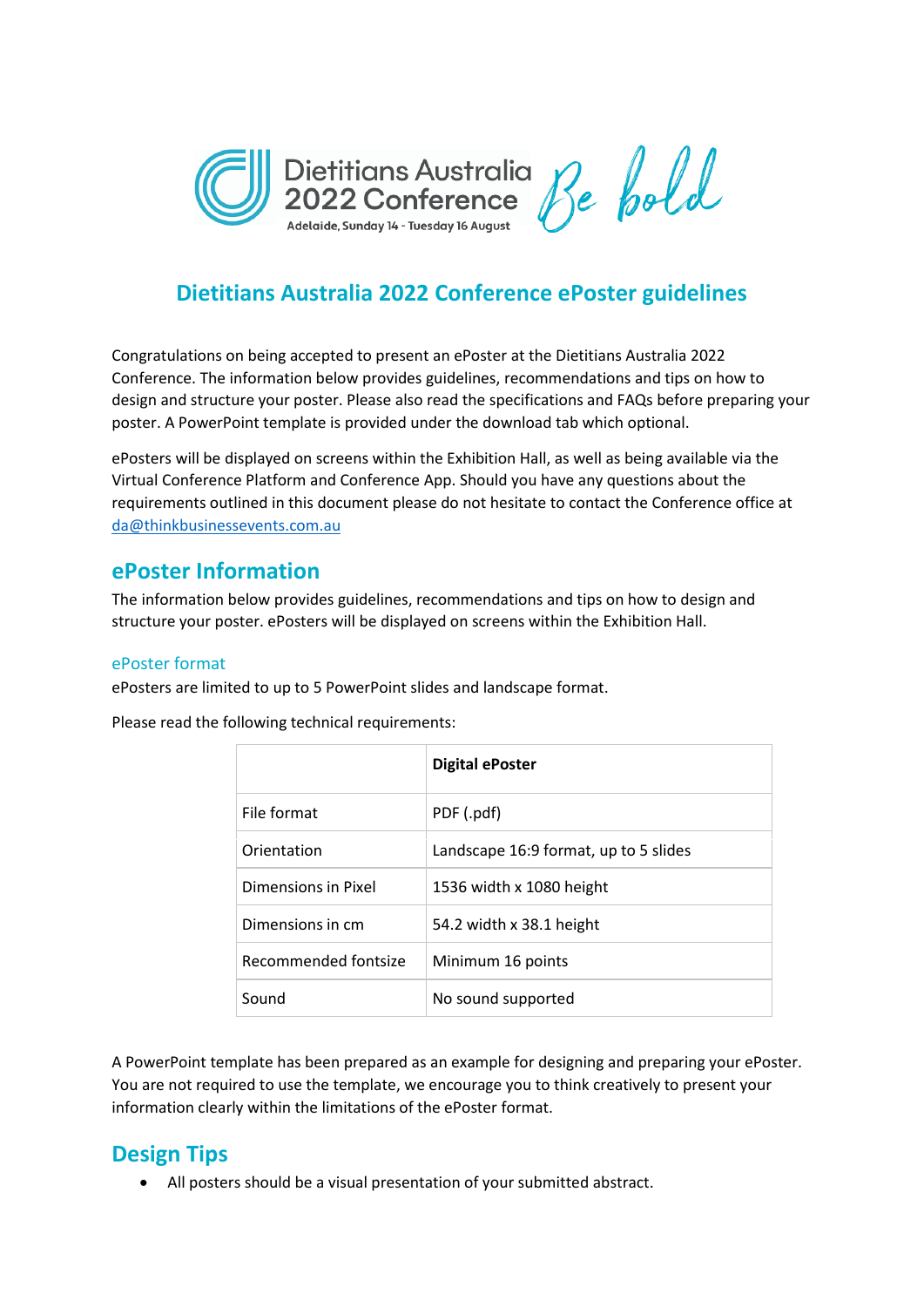- Posters should be well thought out and visually appealing, with a balance of text, graphics and neutral space.
- Make your poster clear and clean; avoid unnecessary clutter and special effects that do not add value.
- Professional designers recommend using no more than 33 words per slide.
- The movement (pathway) of the eye through the poster should be natural (down columns and along rows).

#### **Title**

- The title slide should have the same title as in the submitted abstract and program.
- Include the name of the presenter(s) and the institution or organisation where the work was completed, if applicable.

#### **Fonts**

- Use upper and lower case for general content as the use of ALL-CAPITAL text is difficult to read.
- Avoid using a mixture of type/font styles.
- Recommended font size 28pt or larger in a sans serif font such as Calibri.
- Fonts should be standard, as special fonts may not render.

#### **Content**

- All posters should be prepared in English.
- Avoid long sentences and large blocks of text.
- The text should be brief throughout, i.e. any description of methods should be simple and concise.
- The message should be clear and understandable without the requirement of oral explanation.
- Results should be presented as graphically as possible:
	- o avoid large tables of data
	- o if possible, rely on photographs, drawings and/or graphs.
- Use the space to attract your audience for discussion, not to present complex details of methods and results.
- Avoid abbreviations, acronyms and jargon.

### **Layout**

- PowerPoint 16:9 landscape format.
- Use single spacing.
- Have enough blank space too much text without breaks is overwhelming.
- Use margins around the edge of the slides and ensure that there is enough space between columns.
- Use symbols and colour.
- Insert photos or graphics in .PNG format, but do not insert too many images or images without a clearly linked explanation to the topic.
- If you are inserting figures or graphs, a short heading and legends are essential.